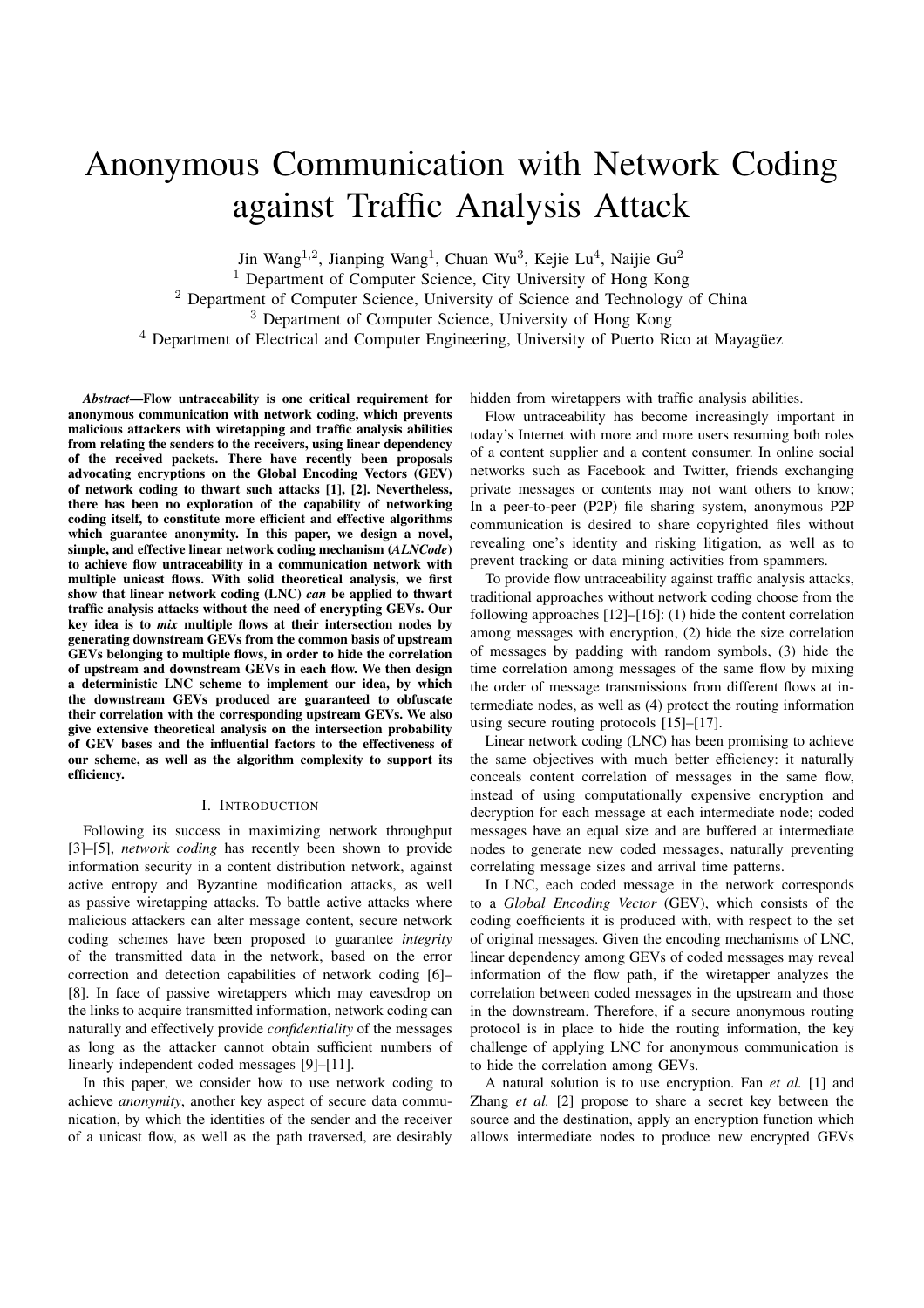

(a) Network model (b) GEV generation at intermediate node k Fig. 1. *ALNCode* design: an example.

without knowing the secret key, and then let the destination decrypt received GEVs with the pre-shared secret key. To implement such an encryption/decryption scheme, a Trust Authority (TA) or Key Distribution Center (KDC) is needed to distribute the secrete key to the source and the destination before the flow starts. In networks with large numbers of unicast flows, this approach may not scale well.

Can anonymous communication be provided in a more scalable, efficient, but effective fashion without intensive encryptions at all? This paper provides a "yes" answer, by exploring the power of LNC itself. We design a novel, simple, and effective Anonymous Linear Network Coding mechanism, referred to as *ALNCode*, which thwarts against traffic analysis attacks in a communication network with multiple unicast flows, without encrypting GEVs and sharing any secrete keys among sources and destinations. Our key idea is to *mix* multiple flows at their intersection nodes by generating downstream GEVs from the common basis of upstream GEVs belonging to multiple flows, in order to hide the correlation of upstream and downstream GEVs of each flow.

An example in Fig. 1 illustrates the idea: In a network with 3 unicast flows from source  $s_i$  to destination  $d_i, i \in \{1, 2, 3\},$ respectively, each flow may go through multiple paths in the cloud and paths of different flows intersect at common intermediate nodes. LNC is performed at each node among messages of the same flow over finite field  $\mathbb{F}_2$ . Each flow has 4 original messages. Assume an intermediate node k receives 6 coded messages from 3 flows: two coded messages with GEVs  $a = [1, 0, 1, 0]$  and  $b = [1, 1, 0, 1]$  from flow  $s_1 \rightarrow d_1$ , two coded messages with GEVs  $\mathbf{c} = [0, 1, 1, 0]$  and  $\mathbf{d} = [1, 0, 1, 1]$ from flow  $s_2 \rightarrow d_2$ , and the rest two with GEVs  $e = [1, 1, 1, 1]$ and  $f = [0, 1, 0, 1]$  from flow  $s_3 \rightarrow d_3$ . k can generate a new coded message for flow  $s_1 \rightarrow d_1$  by xor-ing the two received messages with GEVs a and b, and derive the new GEV as  $g = a + b = [0, 1, 1, 1]$ . This new GEV is *obfuscated*, because  $g = a + b = a + c + d = b + e + f = c + d + e + f$ , *i.e.*, g is not only correlated with  $\{a, b\}$ , but also  $\{a, c, d\}$ ,  $\{b, e, f\}$ , and  $\{c, d, e, f\}$ . Therefore, to any traffic analysis attacker that tries to correlate the upstream and downstream GEVs, it would not be able to tell which messages belong to the same flow.

To the best of our knowledge, no previous work has aimed to preserve flow untraceability with such obfuscated network codes across multiple flows to hide GEV correlations. The main contributions of the paper are summarized as follows:

⊲ We propose *ALNcode*, a light-weighted LNC mechanism for flow untraceability in networks with multiple unicast flows. We present solid theoretical analysis to support the validity of our idea.

- ⊲ We design a deterministic LNC scheme to implement *ALNcode*, by which the downstream GEVs produced are guaranteed to obfuscate their correlation with the corresponding upstream GEVs, under mild conditions.
- ⊲ We give extensive theoretical analysis on the intersection probability of the GEV bases and the influential factors to the effectiveness of our scheme, as well as the algorithm complexity to support its efficiency. We also discuss how our scheme can be practically applied to provide fullfledged flow untraceability, in terms of the anonymity of the source, the destination, as well as the paths of packets.

The rest of the paper is organized as follows. We formally present the models of network coding and wiretapping attacks, as well as our anonymous communication objectives in Sec. II. We present the key idea of *ALNcode* and the detailed deterministic LNC design in Sec. III. Sec. IV gives our extensive theoretical analysis on the effectiveness of our design and Sec. V discusses how our mechanism can efficiently throttle traffic analysis attacks. We discuss related work in Sec. VI and conclude the paper in Sec. VII.

## II. ANONYMOUS COMMUNICATION MODEL WITH LNC

In this section, we present the network and LNC model, the traffic analysis attacks we consider, as well as the goals of anonymous communication.

## *A. Network and Linear Network Coding Model*

We consider a communication network with multiple unicast flows between multiple pairs of *source* and *destination* nodes. Each flow has a unique flow number and may go through multiple paths; the paths of different flows may intersect at common intermediate nodes (*e.g.*, Fig. 1(a)). Linear network coding (LNC) [18] is applied in the transmission of each unicast flow: a source node partitions the data flow into *messages* of the fixed size  $H$ , and every  $h$  consecutive messages in the flow form a *generation*. LNC is performed among messages in the same generation of a flow.

*Source encoding*: Given original messages  $\{m_1, \dots, m_h\}$ in generation  $j$  of flow  $i$ , the source node selects  $h$  linearly independent GEVs,  $\{v_1, \dots, v_h\}$ , over finite field  $\mathbb{F}_q^h$ , and generates h coded messages  $\{m'_1, \dots, m'_h\}$  using these GEVs. The h coded messages are generated as follows, shown together with the GEVs:

$$
\left[\mathbf{v}_n \mid \mathbf{m}'_n\right] = \left[\mathbf{v}_n \mid \sum_{l=1}^h v_{n,l} \mathbf{m}_n\right],\tag{1}
$$

where  $1 \le n \le h$  and  $v_{n,l}$  is the  $l_{th}$  element of vector  $v_n$ .

*Intermediate node encoding*: Each intermediate node buffers coded messages received for a generation of a flow for T time slots, and produces new coded messages for this generation from the buffered messages. Suppose the node has received r coded messages  $\{m'_1, \cdots, m'_r\}$  for generation j of flow i during time T, corresponding to r GEVs  $\{v'_1, \dots, v'_r\}$ . To generate a new coded message, it produces a local encoding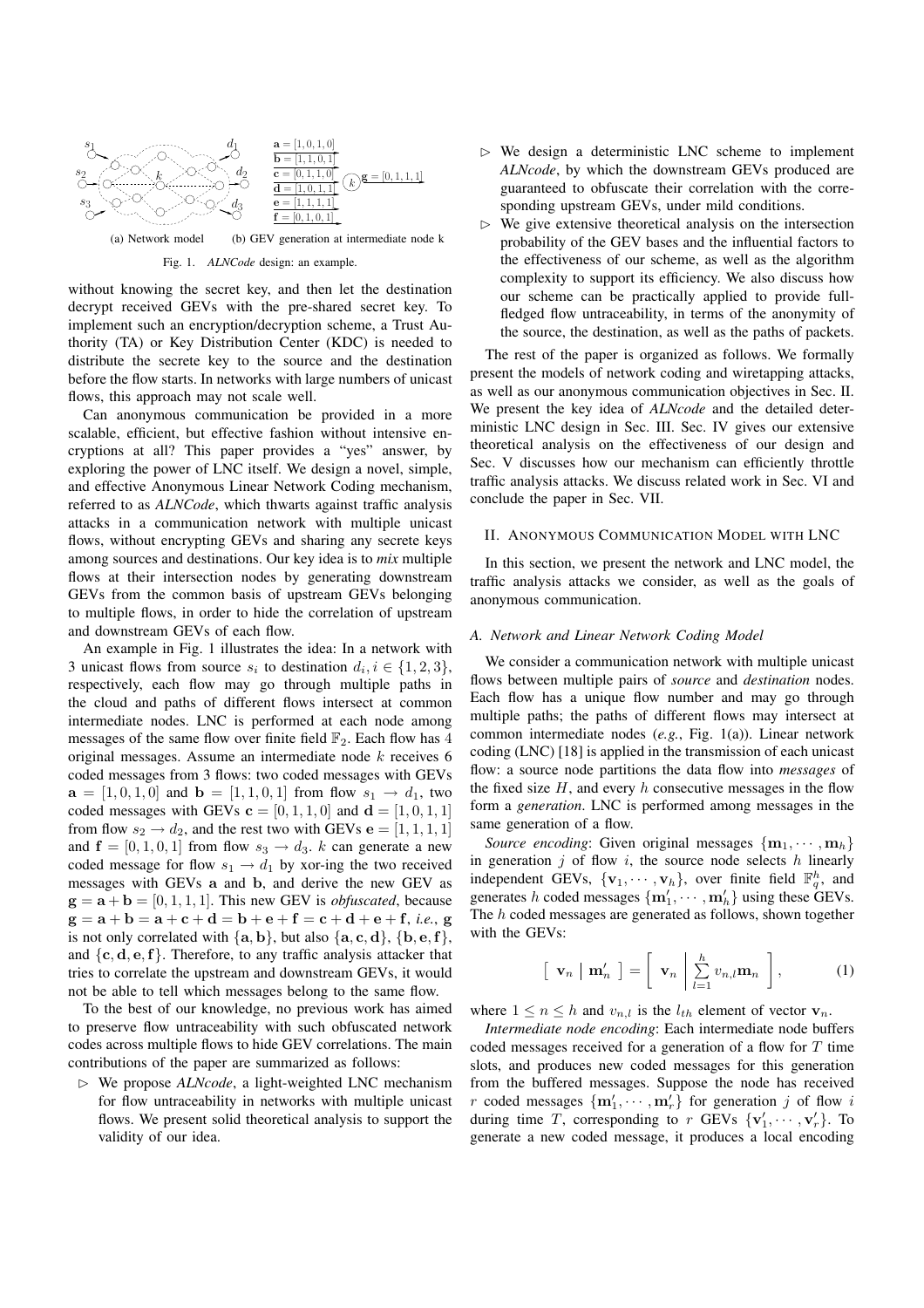vector  $\mathbf{c} = [c_1, \dots, c_r]$  from finite field  $\mathbb{F}_q^r$ , and then generates the new coded message  $m''$  together with a new GEV  $v''$  as:

$$
\left[\mathbf{v}'' \mid \mathbf{m}''\right] = \left[\sum_{l=1}^{r} c_l \mathbf{v}'_l \mid \sum_{l=1}^{r} c_l \mathbf{m}'_l\right].
$$
 (2)

*Destination decoding*: After receiving h coded messages  $\{m''_1, \cdots, m''_h\}$  from generation j of flow i with linearly independent GEVs  $\{v''_1, \dots, v''_h\}$ , a destination node recovers the original messages  $\{m_1, \dots, m_h\}$  by inverting the matrix composed by the GEVs:

$$
\begin{bmatrix} \mathbf{m}_1 \\ \vdots \\ \mathbf{m}_h \end{bmatrix} = \begin{bmatrix} \mathbf{v}_1'' \\ \vdots \\ \mathbf{v}_h'' \end{bmatrix}^{-1} \begin{bmatrix} \mathbf{m}_1'' \\ \vdots \\ \mathbf{m}_h'' \end{bmatrix} .
$$
 (3)

In a practical communication network, each coded message to be delivered is tagged with its routing information, flow number, generation number, and the GEV, which together is referred to as a *data packet*. We assume all data packets in the network have an equal size. We also assume that a secure, anonymous routing protocol [15]–[17] is in place (similar to the assumptions made in [1] and [2]). With such a secure, anonymous routing protocol, the route of each flow from the source to the destination is decided locally at each intermediate node, who knows only the previous-hop and next-hop nodes along the path. The routing information, flow and generation numbers attached to each coded message is protected by encryption with public/private keys generated locally by each intermediate node and exchanged only among neighbors. On the other hand, GEVs and message contents are not encrypted.

#### *B. The Attack Model*

We consider passive wiretapping attackers from outside of the network with traffic analysis abilities. For such an outside attacker, we assume it can observe all the packets along all the links in the network and analyze them, attempting to identify sources, destinations, and paths of the flows [1], [12]–[14]. For each attacker, routing, flow, and generation information in each data packet sniffed is hidden (by the secure, anonymous routing protocol), but GEVs and coded messages are open.

# *C. The Anonymous Communication Goals*

The flow untraceability objectives we aim to achieve in this paper include:

- ⊲ *Flow path anonymity.* The attacker cannot deduce the flow paths of each flow, *i.e.*, if an attacker observes an upstream packet and a downstream packet at a node, it cannot distinguish whether they are in the same flow or not.
- ⊲ *Source and destination anonymity.* The attacker cannot determine which node each flow originates from or terminates at, *i.e.*, it is not able to tell which nodes in the network (sources) are communicating with which other nodes (destinations).

We summarize important notations in the paper for ease of reference in Table I.

| Symbol                           | <b>Definition</b>                                                                                              |
|----------------------------------|----------------------------------------------------------------------------------------------------------------|
| $\mathbb{F}_q$                   | a finite field of size $q$ , where $q$ is a prime number                                                       |
| $\hbar$                          | the number of messages in each generation of a flow                                                            |
| Н                                | the size of each message                                                                                       |
| $\mathbf{V}_{i,j,k}$             | the set of GEVs received by node $k$ from generation $j$<br>of flow $i$ in the past $T$ time slots             |
| $\widetilde{\mathbf{V}}_{i,j,k}$ | the set of GEVs received by node $k$ from flows other                                                          |
| $f_1$                            | than $i$ in the past $T$ time slots<br>the number of GEVs received by node $k$ from genera-                    |
| $f_2$                            | tion $j$ of flow $i$ in the past $T$ time slots<br>the number of GEVs received by node $k$ from flows          |
|                                  | other than $i$ in the past $T$ time slots                                                                      |
| F                                | the total number of GEVs received by node $k$ from all<br>the flows and generations in the past $T$ time slots |
|                                  | linear span of a set of vectors. For a matrix $\mathbf{B}, L(\mathbf{B})$                                      |
| $L(\cdot)$                       | is the row vector space of $\bf{B}$ .                                                                          |
| Symbol $T$                       | transpose of a matrix or a vector                                                                              |
| $r_1$                            | $dim(L(\mathbf{V}_{i,j,k}))$                                                                                   |
| r <sub>2</sub>                   | $dim(L(\mathbf{V}_{i,j,k}))$                                                                                   |
| R                                | $dim(L(\bigcup_{\forall i,j} \mathbf{V}_{i,j,k}))$                                                             |
| $\overline{C}$                   | the matrix formed by nonzero vectors in the set of                                                             |
|                                  | vectors $C$ as its rows                                                                                        |
| $\mathbf{N}_{i,j,k}$             | the basis of vector space $L(\mathbf{V}_{i,j,k}) \cap L(\tilde{\mathbf{V}}_{i,j,k})$                           |
| N                                | $N =  N_{i,j,k}  = dim(L(V_{i,j,k}) \cap L(V_{i,j,k}))$                                                        |
|                                  | the obfuscated basis of $L(\mathbf{V}_{i,j,k})$ which is the basis of                                          |
| $\boldsymbol{\Theta}_{i,j,k}$    | $L(\mathbf{V}_{i,j,k})$ extended from $\mathbf{N}_{i,j,k}$                                                     |

# III. *ALNCode*: ANONYMOUS LINEAR NETWORK CODING AGAINST TRAFFIC ANALYSIS ATTACKS

We now present our Anonymous Linear Network Coding (*ALNCode*) mechanism to provide flow untraceability. We first present the general idea and then design a detailed deterministic LNC scheme to achieve the objective.

## *A. The Basic Idea*

The key idea in *ALNCode* is to produce new coded messages with *obfuscated* GEVs at intermediate nodes, which are linearly correlated not only with received GEVs from the same flow, but also those from other flows. Fig. 2 gives an illustration: Let  $V_{i,j,k}$  denote the set of GEVs of coded messages received at intermediate node  $k$  from generation  $j$  of flow  $i$  in the past T time slots, and  $L(\mathbf{V}_{i,j,k})$  be the linear span of these GEVs. Let  $\widetilde{\mathbf{V}}_{i,j,k} = \bigcup_{l \neq i, \forall j} \mathbf{V}_{l,j,k}$  be the set of GEVs received at k from flows other than  $i$  before and within the  $T$  time slots, and  $L(\mathbf{V}_{i,j,k})$  be its linear span.

Suppose  $\mathbf{N}_{i,j,k} = {\hat{\mathbf{n}_1}, \dots, \mathbf{n}_{|\mathbf{N}_{i,j,k}|}}$  denotes the basis of vector space  $L(\mathbf{V}_{i,j,k}) \cap L(\mathbf{V}_{i,j,k})$ ,  $\mathbf{N}_{i,j,k}$  can be extended to the basis of vector space  $L(\mathbf{V}_{i,j,k})$  (with methods described in Sec. III-B), *i.e.*, letting  $r_1 = dim(L(\mathbf{V}_{i,j,k}))$ , there exist  $r_1 - |\mathbf{N}_{i,j,k}|$  vectors,  $\{\boldsymbol{\delta}_1, \cdots, \boldsymbol{\delta}_{r_1-|\mathbf{N}_{i,j,k}|}\}$ , in  $L(\mathbf{V}_{i,j,k})$ , such that  $\mathbf{\Theta}_{i,j,k}~=~\{\mathbf{n}_1,\cdots,\mathbf{n}_{|\mathbf{N}_{i,j,k}|},\boldsymbol{\delta}_1,\cdots,\boldsymbol{\delta}_{r_1-|\mathbf{N}_{i,j,k}|}\}$  forms the basis of  $L(\mathbf{V}_{i,j,k})$ . We hereinafter refer to  $\mathbf{\Theta}_{i,j,k}$  as the *obfuscated basis* of  $L(\mathbf{V}_{i,j,k})$ .

To produce a new coded message for generation  $j$  of flow  $i$ , we seek to generate a new GEV  $v_{i,j}$  that is linear combination of a and b, where vector a is generated from  $L(\mathbf{V}_{i,j,k})$  and vector **b** is generated from  $L(\mathbf{V}_{i,j,k}) \cap L(\mathbf{V}_{i,j,k})$ . In this way,  $v_{i,j}$  *could* have linear correlation with both GEVs in  $V_{i,j,k}$ and  $V_{i,j,k}$ . If an attacker attempts to trace back the source of the coded packet with GEV  $v_{i,j}$ , both the GEVs in  $V_{i,j,k}$  and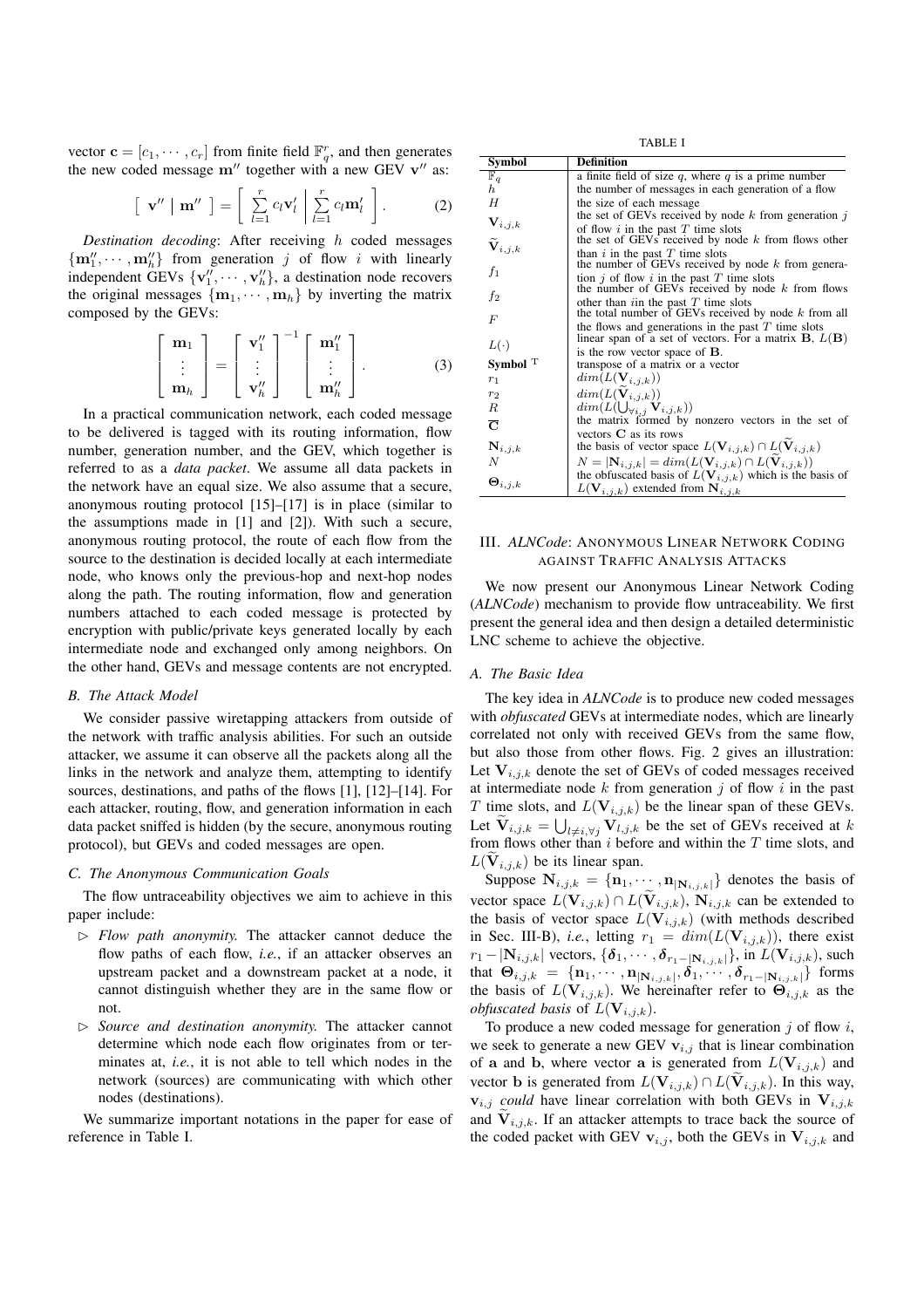

Fig. 2. Obfuscated GEV production for generation  $j$  of flow  $i$  at intermediate node k.

 $\overline{\mathbf{V}}_{i,j,k}$  could be correlated with  $\mathbf{v}_{i,j}$ , and the attacker would fail to identify which flow the packet actually belongs to.

How do we generate  $v_{i,j}$  as the linear combination of vectors in  $L(\mathbf{V}_{i,j,k})$  and  $L(\mathbf{V}_{i,j,k}) \cap L(\mathbf{V}_{i,j,k})$ , respectively? Let  $\overline{\mathbf{\Theta}}_{i,j,k}$ be the matrix formed by vectors in  $\Theta_{i,j,k}$  as its rows, and  $\rho = \{\rho_1, \dots, \rho_{r_1}\}\$ be a vector in  $\mathbb{F}_q^{r_1}$ . Set  $\mathbf{v}_{i,j} = \rho \overline{\Theta}_{i,j,k} =$  $\sum_{l=1}^{\lvert \mathbf{N}_{i,j,k} \rvert} \rho_l \mathbf{n}_l + \sum_{l=\lvert \mathbf{N}_{i,j,k} \rvert+1}^{r_1} \rho_l \delta_{l-\lvert \mathbf{N}_{i,j,k} \rvert}$ . Then  $\mathbf{v}_{i,j}$  is linear combination of vector  $\mathbf{b} = \sum_{l=1}^{\mathbf{|N_{i,j,k}|}} \rho_l \mathbf{n}_l$  from  $L(\mathbf{V}_{i,j,k})$  $L(\widetilde{\mathbf{V}}_{i,j,k})$  and vector  $\mathbf{a} = \sum_{n=1}^{r_1}$  $=\!\!\!\!\sum\limits_{l=|\mathbf{N}_{i,j,k}|+1}\!\!\!\rho_l \boldsymbol\delta_{l-|\mathbf{N}_{i,j,k}|}\ \text{from}\ L(\mathbf{V}_{i,j,k}).$ 

Above we have provided one method to generate the GEV  $v_{i,j}$  which is potentially an obfuscated GEV, but not guaranteed. We next prove the sufficient and necessary condition that an obfuscated new GEV does exist, and the sufficient condition under which  $v_{i,j}$  produced above *is* an obfuscated GEV.

*Theorem 1:* At intermediate node  $k$ , an obfuscated GEV  $u_{i,j}$  exists for generation j of flow i, iff  $dim(L(\mathbf{V}_{i,j,k})) \cap$  $L(\tilde{\mathbf{V}}_{i,j,k}) \neq 0.$ 

*Proof:* We first prove the necessity of the condition. If  $u_{i,j}$  is a GEV generated by node k for generation j of flow i, we have  $\mathbf{u}_{i,j} \in L(\mathbf{V}_{i,j,k})$ . If  $\mathbf{u}_{i,j}$  is an obfuscated GEV,  $u_{i,j}$  is linearly correlated with both the GEVs in  $L(V_{i,j,k})$ and those in  $L(\mathbf{V}_{i,j,k})$ , *i.e.*, there exist  $\mathbf{a} \in L(\mathbf{V}_{i,j,k})$  and  $\mathbf{b} \in$  $L(\mathbf{V}_{i,j,k})$  where  $\mathbf{b} \neq \mathbf{0}$ , such that  $\mathbf{u}_{i,j} = \mathbf{a} + \mathbf{b}$ . Therefore,  $\mathbf{b} =$  $u_{i,j}$  –  $a \in L(\mathbf{V}_{i,j,k})$ . Since we also have  $b \in L(\tilde{\mathbf{V}}_{i,j,k})$ ,  $b \in$  $L(\mathbf{V}_{i,j,k}) \cap L(\mathbf{V}_{i,j,k})$ . Thus, there exists this non-zero vector **b** in  $L(\mathbf{V}_{i,j,k}) \cap L(\mathbf{V}_{i,j,k})$ , *i.e.*,  $dim(L(\mathbf{V}_{i,j,k}) \cap L(\mathbf{V}_{i,j,k})) \neq 0$ .

We next prove the sufficiency of the condition. If  $dim(L(\mathbf{V}_{i,j,k}) \cap L(\mathbf{V}_{i,j,k})) \neq 0$ , there exists a non-zero vector  $\mathbf{b} \in L(\mathbf{V}_{i,j,k}) \cap L(\widetilde{\mathbf{V}}_{i,j,k})$ , and we can just set  $\mathbf{u}_{i,j} = \mathbf{b}$ , which is linearly correlated with both the GEVs in  $L(\mathbf{V}_{i,j,k})$  and those in  $L(\dot{\mathbf{V}}_{i,j,k})$ ). Thus the theorem is proved.

*Theorem 2:* When  $dim(L(\mathbf{V}_{i,j,k}) \cap L(\tilde{\mathbf{V}}_{i,j,k})) \neq 0$ , a GEV  $v_{i,j}$  generated by node k for generation j of flow i using the above mentioned method, is an obfuscated GEV, if not all the first  $|\mathbf{N}_{i,j,k}|$  elements of  $\rho$  are zero.

*Proof:* Using the above mentioned method, we know

$$
\mathbf{v}_{i,j} = \sum_{l=1}^{|\mathbf{N}_{i,j,k}|} \rho_l \mathbf{n}_l + \sum_{l=|\mathbf{N}_{i,j,k}|+1}^{r_1} \rho_l \delta_{l-|\mathbf{N}_{i,j,k}|}.
$$

Since each  $n_l, 1 \leq l \leq |\mathbf{N}_{i,j,k}|$ , is a vector in  $L(\mathbf{V}_{i,j,k}) \cap$  $L(\widetilde{V}_{i,j,k})$ ,  $\sum_{l=1}^{|\widetilde{N}_{i,j,k}|} \rho_l \mathbf{n}_l$  is a linear combination of the vectors in  $L(\mathbf{V}_{i,j,k}) \cap L(\widetilde{\mathbf{V}}_{i,j,k})$ . Since not all the first  $|\mathbf{N}_{i,j,k}|$  elements of  $\rho$  are zero and vectors  $\mathbf{n}_1,\ldots,\mathbf{n}_{|\mathbf{N}_{i,j,k}|}$  are linearly independent,  $\sum_{l_1=1}^{\mathbf{N}_{i,j,k}} \rho_{l_1} \mathbf{n}_{l_1}$  is a non-zero vector. On the other hand,  $\sum_{l=\lfloor \mathbf{N}_{i,j,k} \rfloor+1}^{r_1} \rho_l \delta_{l-\lfloor \mathbf{N}_{i,j,k} \rfloor}$  is a linear combination of the vectors in  $L(\mathbf{V}_{i,j,k})$ . Thus, GEV  $\mathbf{v}_{i,j}$  has linear correlation with both GEVs in  $L(\mathbf{V}_{i,j,k})$  and those in  $L(\mathbf{V}_{i,j,k})$ .

# *B. The Deterministic Linear Network Coding Scheme*

Based on Theorems 1 and 2, we now design a detailed LNC scheme, by which  $r_1$  new coded messages with linearly independent obfuscated GEVs can be generated at each intermediate node  $k$ , after it receives  $r_1$  linearly independent GEVs in the past  $T$  time slots from generation  $j$  of flow  $i$ , as long as  $dim(L(\mathbf{V}_{i,j,k}) \cap L(\mathbf{V}_{i,j,k})) \neq 0$  is satisfied.

The basic method proposed in the previous section shows how to generate obfuscated GEVs: We obtain  $L(\mathbf{V}_{i,j,k}) \cap$  $L(\mathbf{V}_{i,j,k})$  from the received GEVs at node k from generation j of flow i and other flows. We derive  $N_{i,j,k}$ , *i.e.*, its basis, and extend it to  $\mathbf{\Theta}_{i,j,k}$ , *i.e.*, the basis of vector space  $L(\mathbf{V}_{i,j,k})$ . We then select vectors  $\rho \in \mathbb{F}_q^{r_1}$  with the first  $|\mathbf{N}_{i,j,k}|$  elements not all zero and generate GEVs  $v_{i,j} = \rho \overline{\Theta}_{i,j,k}$ . We know these GEVs are obfuscated GEVs (Theorem 2), but we need to select different  $\rho$ 's, such that  $r_1$  linearly independent obfuscated GEVs can be produced. We next detail these procedures, as well as how local encoding vectors are formed at  $k$  to generate these new GEVs from received GEVs.

*1)* Derive  $\Theta_{i,j,k}$ 

Let  $\Lambda = {\alpha_1, \cdots, \alpha_{r_1}}$  be the maximum independent set of  $V_{i,j,k}$ .  $\Lambda$  is the basis of  $L(V_{i,j,k})$ . Let  $\overline{\Lambda}$  be the matrix formed by vectors in  $\Lambda$  as its rows. Let  $\Gamma = {\beta_1, \cdots, \beta_{r_2}}$ be the maximum independent set of  $V_{i,j,k}$ . Γ is the basis of  $L(\tilde{\mathbf{V}}_{i,j,k})$ . We compute the basis of  $L(\mathbf{V}_{i,j,k})\cap L(\tilde{\mathbf{V}}_{i,j,k})$  from **Λ** and Γ and extend it to the basis of  $L(\mathbf{V}_{i,j,k})$  following the general method [19] to get the basis of the intersection of two vector spaces and extend it to the basis of one vector space:

i) Construct a matrix  $\mathbf{A} = \{\boldsymbol{\alpha}_1^T, \cdots, \boldsymbol{\alpha}_{r_1}^T, \boldsymbol{\beta}_1^T, \cdots, \boldsymbol{\beta}_{r_2}^T\}$ with dimension  $h \times (r_1 + r_2)$  and then reduce **A** to its rowechelon form  $rref(A)$  by Gaussian elimination. Note that if a row of  $rref(A)$  is non-zero, the first non-zero element of this row is refereed to as the *pivot* of the row. A *non-pivotal column* refers to a column no elements of which is a pivot.

ii) Let N be the number of non-pivotal columns of  $rref(A)$ . Then  $N = dim(L(\mathbf{V}_{i,j,k}) \cap L(\tilde{\mathbf{V}}_{i,j,k}))$  [19]. We can obtain N linear combinations  $\sum_{r_1}^{r_1}$  $\sum_{l=1}^{\infty} a_{n,l} \alpha_l, 1 \leq n \leq N$ , where  $[a_{n,1},\dots,a_{n,r_1},a_{n,r_1+1},\dots,a_{n,h}]^T$  is the  $n_{th}$  non-pivotal column of  $rref(A)$ . These linear combinations form the basis of  $L(\mathbf{V}_{i,j,k}) \cap L(\mathbf{V}_{i,j,k}),$  *i.e.*,  $\mathbf{N}_{i,j,k}$ , and  $N = |\mathbf{N}_{i,j,k}|$ .

iii) To derive  $\Theta_{i,j,k}$ , a basis of  $L(\mathbf{V}_{i,j,k})$  which contains  $N_{i,j,k}$ , we first construct a  $h \times (N + r_1)$  dimensional matrix

$$
\mathbf{\Phi} = \left[ \begin{array}{ccc} \sum_{l=1}^{r_1} a_{1,l} \alpha_l^T, & \cdots, & \sum_{l=1}^{r_1} a_{N,l} \alpha_l^T, & \alpha_1^T, & \cdots, & \alpha_{r_1}^T \end{array} \right]
$$

.

We know the basis of the column space of  $\Phi$  can be derived as follows: reduce  $\Phi$  to its row-echelon form  $rref(\Phi)$ , and then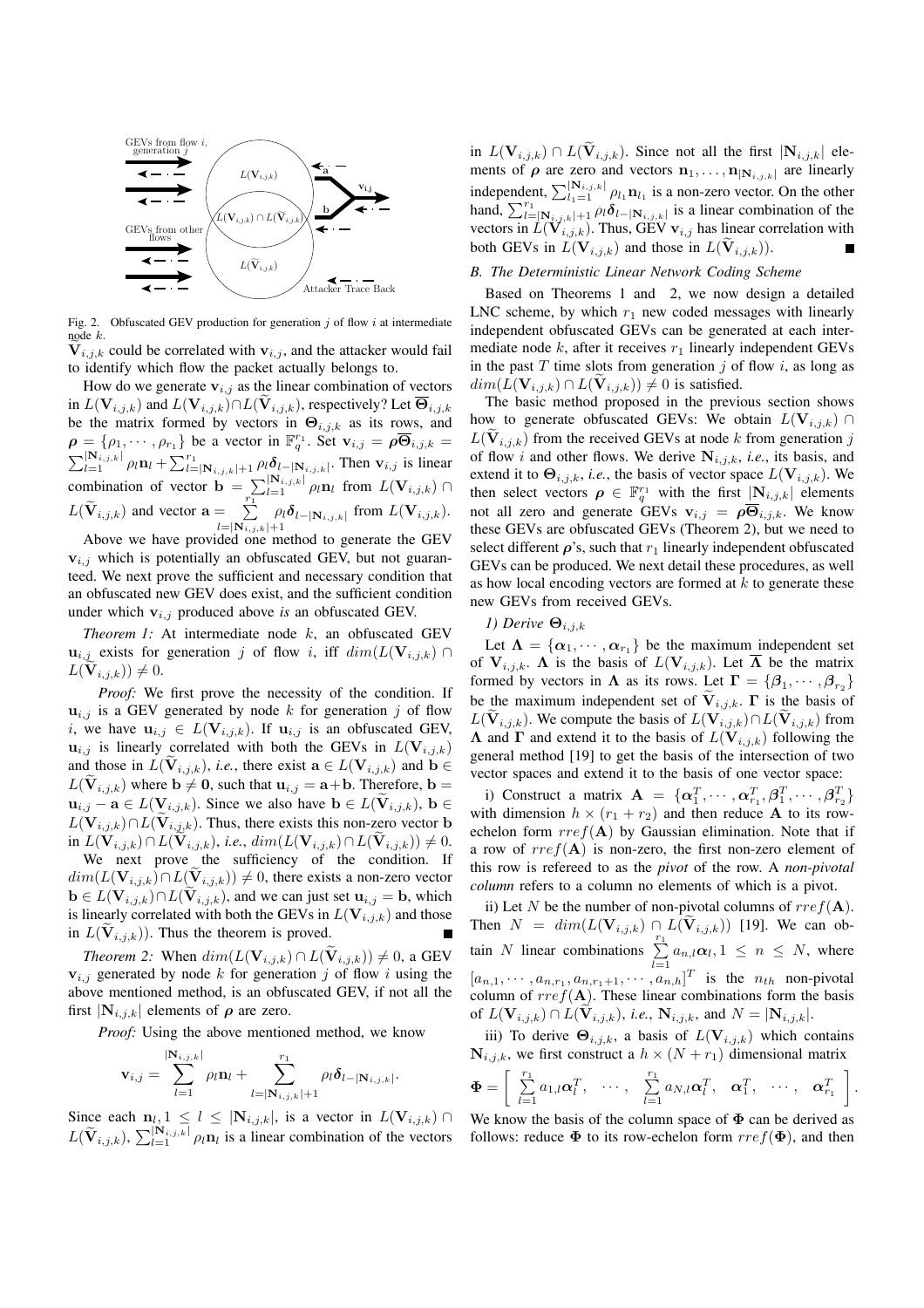those column vectors in  $\Phi$ , that correspond to the columns in  $rref(\Phi)$  containing pivots, form the basis. The column space of  $\Phi$  is indeed  $L(\mathbf{N}_{i,j,k}\cup\mathbf{V}_{i,j,k})=L(\mathbf{V}_{i,j,k})$ , and thus we have derived a basis of  $L(\mathbf{V}_{i,j,k})$ . In addition, since the set of vectors in  $N_{i,j,k}$  are linearly independent, all the column vectors in the  $N_{i,j,k}$  part of  $\Phi$  correspond to columns in  $rref(\Phi)$  containing pivots. Thus, the basis of  $L(\mathbf{V}_{i,j,k})$  derived above is composed of all the vectors in  $N_{i,j,k}$ , as well as  $r_1 - N$  other GEVs in  $V_{i,j,k}$ , which we denote as  $\{\alpha_{L_1}, \cdots, \alpha_{L_{r_1-N}}\}$ .  $\Theta_{i,j,k}$ , the basis of  $L(\mathbf{V}_{i,j,k})$  which contains  $\mathbf{N}_{i,j,k}$ , is thus derived as

$$
\{\sum_{l=1}^{r_1} a_{1,l} \alpha_l, \cdots, \sum_{l=1}^{r_1} a_{N,l} \alpha_l, \alpha_{L_1}, \cdots, \alpha_{L_{r_1-N}}\}.
$$
 (4)

# *2) Generate* r<sup>1</sup> *linearly independent obfuscated GEVs*

The vectors in  $\mathbf{\Theta}_{i,j,k}$  form the basis of  $L(\mathbf{V}_{i,j,k})$  and the first N vectors in  $\Theta_{i,j,k}$  are the basis of  $L(\mathbf{V}_{i,j,k}) \cap L(\mathbf{V}_{i,j,k})$ . In general, to produce  $r_1$  linearly independent obfuscated GEVs, we left-multiply  $\Theta_{i, j, k}$  by a nonsingular matrix composed by  $r_1$  linearly independent vectors from  $\mathbb{F}_q^{r_1}$ , the first N elements of each of which are not all zeros. We can select a nonsingular lower triangular matrix  $C_1$  as follows:

$$
\mathbf{C}_1 = \left[ \begin{array}{cccc} c_{1,1} & & \mathbf{0} \\ c_{2,1} & c_{2,2} & & \mathbf{0} \\ \vdots & \vdots & & \vdots \\ c_{r_1,1} & c_{r_1,2} & \cdots & c_{r_1,r_1} \end{array} \right],
$$

where each  $c_{i',j'}$ ,  $1 \leq j' \leq i' \leq r_1$  is randomly selected from  ${1 \cdots q-1}$ . Since  $dim(L(\mathbf{V}_{i,j,k}) \cap L(\mathbf{V}_{i,j,k})) \neq 0$  and the leading element of each row of  $\tilde{C}_1$  is non-zero, each row vector of  $C_1\overline{\Theta}_{i,j,k}$  is an obfuscated GEV; since matrix  $C_1$  has full rank, these  $r_1$  obfuscated GEVs are linearly independent.

#### *3) Construct local encoding vectors*

Recall the intermediate node encoding model described in Sec. II-A: after receiving coded messages corresponding to  $r_1$ linearly independent GEVs  $\mathbf{\Lambda} = \{\boldsymbol{\alpha}_1, \cdots, \boldsymbol{\alpha}_{r_1}\},$  node  $k$  selects  $r_1$  coding coefficients from  $\mathbb{F}_q^{r_1}$ . Then according to this local encoding vector, it does a linear combination of the  $r_1$  received coded messages to produce a coded message, and also does a linear combination of the received GEVs to produce the new GEV for the message. We can derive the local encoding vectors to produce the  $r_1$  linearly independent obfuscated GEVs, *i.e.*, the rows of  $\mathbf{C}_1\overline{\mathbf{\Theta}}_{i,j,k}$ , as follows.

Let  $\Omega$  denote the  $r_1 \times r_1$  dimensional local encoding matrix, whose rows are the local encoding vectors. It should satisfy  $\Omega \overline{\Lambda} = C_1 \overline{\Theta}_{i,j,k}$ . Since the matrix  $\overline{\Theta}_{i,j,k}$  is formed by the obfuscate basis as its rows, it can be represented as  $\overline{\Theta}_{i,j,k} =$  $C_2\overline{\Lambda}$ , where  $C_2$  is a  $r_1 \times r_1$  dimensional matrix as follows:

$$
\mathbf{C}_2 = \begin{bmatrix} a_{1,1} & \cdots & a_{1,r_1} \\ \vdots & \vdots & \vdots \\ a_{N,1} & \cdots & a_{N,r_1} \\ \mathbf{I}_{r_1,L_1} & & \\ & \vdots & \\ \mathbf{I}_{r_1,L_{r_1-N}} & \end{bmatrix} \quad \text{(according to Eq. (4)),}
$$

## Algorithm 1 Local Encoding Matrix Computing

- 1: Find the maximum independent set of  ${\bf V}_{i,j,k}$  and  $\widetilde{{\bf V}}_{i,j,k}$  by Gaussian elimination which are  $\{\boldsymbol{\alpha}_1, \cdots, \boldsymbol{\alpha}_{r_1}\}$  and  $\{\boldsymbol{\beta}_1, \cdots, \boldsymbol{\beta}_{r_2}\}$  respectively.
- 2: Construct a matrix  $\mathbf{A} = {\mathbf{\alpha}_1^T, \cdots, \alpha_{r_1}^T, \beta_1^T, \cdots, \beta_{r_2}^T}$  with dimension  $h \times (r_1 + r_2)$ .
- 3: Compute row-echelon form matrix  $rref(A)$  by Gaussian elimination. Let the number of non-pivotal columns of  $rref(\mathbf{A})$  be N.
- 4: for *n* from  $\frac{1}{n_1}$  to *N* do 5:  $\theta_n = \sum^{r_1}$
- $\sum_{l=1}^{\infty} a_{n,l} \alpha_l$  where  $[a_{n,1}, \dots, a_{n,h}]^T$  is the  $n_{th}$  non-pivotal column of  $rref(\mathbf{A})$ . The  $n_{th}$  row of  $\mathbf{C}_2$  is set to  $[a_{n,1}, \dots, a_{n,r_1}]$ .
- 6: end for
- 7:  $\mathbf{N}_{i,j,k} = \bigcup_{k=1}^{N} \boldsymbol{\theta}_n.$
- 8: Find  $r_1 \stackrel{n=1}{\sim}$  vectors in  $\mathbf{V}_{i,j,k}$ ,  $\{\boldsymbol{\alpha}_{L_1}, \cdots, \boldsymbol{\alpha}_{L_{r_1-N}}\}$ , such that GEVs in set  $\{\boldsymbol{\theta}_1, \dots, \boldsymbol{\theta}_N, \boldsymbol{\alpha}_{L_1}, \dots, \boldsymbol{\alpha}_{L_{r_1-N}}\}$  are linearly independent.
- 9: for *n* from 1 to  $r_1 N$  do 10:  $\theta_{N+n} = \alpha_{L_n}$ . The  $(N+n)_{th}$  row of  $\mathbb{C}_2$  is set to  $\mathbf{I}_{r_1,L_n}$ .
- 11: end for
- 12: The *obfuscated basis* of  $L(\mathbf{V}_{i,j,k})$  is  $\mathbf{\Theta}_{i,j,k} = {\theta_1, \cdots, \theta_{r_1}}$ .
- 13: for  $l$  from 1 to  $r_1$  do
- 14: select l numbers from  $\{1, \dots, q-1\}$  as the first l elements of the  $l_{th}$  row of matrix **C**<sub>1</sub>. The remaining  $r_1 l$  elements are set to 0.
- $15<sub>c</sub>$  end for
- 16: **return** local encoding matrix  $\mathbf{\Omega} = \mathbf{C}_1 \mathbf{C}_2$ .

where  $\mathbf{I}_{r_1,L_n}$  is the  $L_n$ th row of a  $r_1 \times r_1$  identity matrix. Since  $\mathbf{\Omega}\mathbf{\Lambda} = \mathbf{C}_1 \mathbf{\Theta}_{i,j,k} = \mathbf{C}_1 \mathbf{C}_2 \mathbf{\Lambda}$ , we derive  $\mathbf{\Omega} = \mathbf{C}_1 \mathbf{C}_2$ ,

*i.e.*, each row of  $C_1C_2$  is a local encoding vector, which node  $k$  should use to generate  $r_1$  independent obfuscated GEVs.

Let  ${m'_1, \dots, m'_{r_1}}$  denote the  $r_1$  received coded messages corresponding to the  $r_1$  linearly independent GEVs in  $\Lambda$ , and  $M'$  be the matrix formed by these coded messages as its rows. The  $r_1$  linearly independent obfuscated new GEVs  $\{v''_1, \dots, v''_{r_1}\}\$  and the corresponding new coded messages  $\{m''_1, \cdots, m''_{r_1}\}\$  can be calculated as follows:

$$
\left[\begin{array}{c} \mathbf{v}_{1}'' \\ \vdots \\ \mathbf{v}_{r_{1}}''\end{array}\middle|\begin{array}{c} \mathbf{m}_{1}'' \\ \vdots \\ \mathbf{m}_{r_{1}}''\end{array}\right] = \Omega \left[\begin{array}{c} \alpha_{1} \\ \vdots \\ \alpha_{r_{1}}\end{array}\middle|\begin{array}{c} \mathbf{m}_{1}' \\ \vdots \\ \mathbf{m}_{r_{1}}'\end{array}\right] = \left[\begin{array}{c} \Omega\overline{\mathbf{\Lambda}} \mid \Omega\mathbf{M}'\end{array}\right].
$$

Algorithm 1 shows to calculate the local encoding matrix. Let  $f_1$  be the number of GEVs node  $k$  received from generation j of flow i in the past T time slots and  $f_2$  be the number of GEVs from other flows. Since the computational complexity of Gaussian elimination applied to a  $m \times n$  dimensional matrix is  $O(mn \min(m, n))$  and that of matrix multiplication between a  $m \times n$  dimensional matrix and a  $n \times l$  dimensional matrix is  $O(mnl)$ , the computational complexity of Algorithm 1 is  $O(h^2(f_1 + f_2))$ . To further calculate  $r_1$  new coded messages, the total computational complexity is  $O(h^2(f_1 + f_2) + r_1^2H)$ . Due to space limit, we omit the details.

*At the source and destination*. Our previous discussions have been focusing on recoding at intermediate nodes to hide relationship of its incoming and outgoing packets. We next show that with a similar scheme, the source and destination nodes of a flow can also hide themselves, as long as there are other flows going through them.

A source node  $s$  of flow  $i$  can produce coded messages with any GEVs from  $\mathbb{F}_q^h$ . If s also receives other flows, it can produce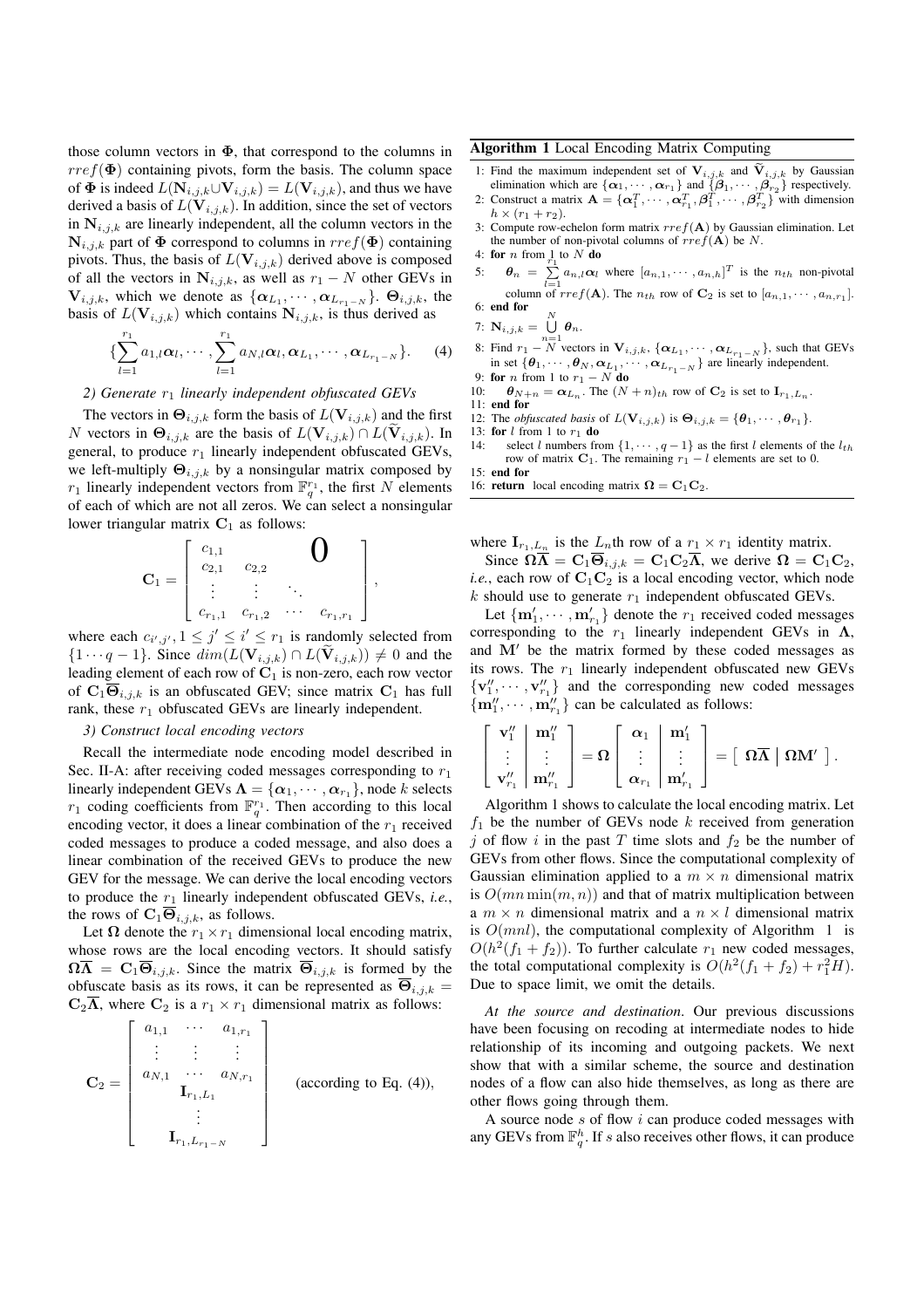

Fig. 3. *ALNCode* at the source node and the destination node.

obfuscated GEVs for generation  $j$  of flow  $i$ , using vectors from  $L(\tilde{\mathbf{V}}_{i,j,s})$ . This is because vectors in  $L(\tilde{\mathbf{V}}_{i,j,s})$  are linearly correlated with the received GEVs from other flows, and they are valid GEVs to produce coded messages at the source for generation  $j$  of flow  $i$ . At the destination node  $d$  of flow  $i$ , if some other flows go through it, it can generate obfuscated GEVs for these other flows, exploiting the received GEVs from flow  $i$ . In both cases, the anonymity of source and destination nodes are protected, and an attacker can not distinguish whether coded messages originate from or terminate at a node.

Fig. 3 gives an example, where solid directed lines denote packets of generation  $j$  of flow  $i$  and dotted directed lines denote packets of other flows. Let  $h = 3$  and LNC is performed over  $\mathbb{F}_3$ . At the source of flow i,  $\mathbf{a} = [1, 1, 1], \mathbf{b} = [2, 2, 0], \mathbf{c} =$  $[2, 1, 0]$  are incoming GEVs from other flows. The source can generate obfuscated GEVs such as  $d = 2b = [1, 1, 0], e =$  $a + 2b = [2, 2, 1]$ , and  $f = a + b + c = [2, 1, 1]$ . At the destination,  $\mathbf{o} = [1, 2, 2], \mathbf{p} = [0, 2, 1]$  are incoming GEVs from generation j of flow i and  $\mathbf{m} = [0, 2, 1], \mathbf{n} = [1, 1, 0]$  are from generation  $j'$  of flow  $i'$ . The destination can generate obfuscated GEVs for flow i', such as  $g = m+n = o+2p = [1, 0, 1], h =$  $m + 2n = 2o = [2, 1, 1].$ 

# IV. EFFECTIVENESS ANALYSIS OF *ALNCode*

Using *ALNCode*, a node k which receives multiple flows can effectively produce new coded messages for each outgoing flow, with obfuscated GEVs against traffic analysis attacks, as long as the condition of  $dim(L(\mathbf{V}_{i,j,k}) \cap L(\mathbf{V}_{i,j,k})) \neq 0$  is satisfied. But does this condition hold with high probability in practice? The answer to this question is crucial to the practical effectiveness of our scheme, which we seek in the following.

In this section, we use  $L_1$  to denote  $L(\mathbf{V}_{i,j,k})$  and  $L_2$  to denote  $L(\mathbf{V}_{i,j,k})$ , respectively, for simplified references. We assume that the GEVs received by node  $k$  are randomly and independently selected from finite field  $\mathbb{F}_q^h$ . In this case,  $L_1$  is a span space of  $f_1$  vectors randomly selected from  $\mathbb{F}_q^h$  and  $L_2$  is a span space of  $f_2$  vectors randomly selected from  $\mathbb{F}_q^h$  (Recall that  $f_1$  and  $f_2$  are the numbers of GEVs received at k from generation  $j$  of flow  $i$  and from other flows, respectively).

## *A. The Intersection Probability*

We prove the lower bound of the probability  $dim(L_1 \cap L_2) \neq$ 0, for any  $f_1 \geq 0, f_2 \geq 0$  (which is referred to as *the intersection probability*), in Theorem 3.

Let 
$$
\begin{bmatrix} m \\ r \end{bmatrix}_q
$$
 be the Gaussian binomial coefficient, *i.e.*,  
\n $\begin{bmatrix} m \\ r \end{bmatrix}_q = \frac{(q^m-1)(q^{m-1}-1)\cdots(q^{m-r+1}-1)}{(q-1)(q^2-1)\cdots(q^r-1)}, 0 < r \leq m$ . We set

 $\lceil m \rceil$  $\boldsymbol{0}$ 1 q  $= 1, \forall m > 0$ . We first prove two lemmas.

*Lemma 1:* For any  $m \times n$  dimensional matrix **B** whose elements are randomly selected from finite field  $\mathbb{F}_q$ , the probability that  $rank(\mathbf{B}) = r, 0 \leq r \leq min(m, n)$  is given by:  $p_1(m,n,r,q) = \left\lceil \begin{array}{c} m \ m \end{array} \right\rceil$ r 1 q  $\prod_{i=1}^{n}$  $\prod_{l=n-r+1}^{n} (q^l-1)q^{\frac{r(r-1)}{2}-mn}.$ 

*Proof:* From Theorem 1.10 in [20], the number of  $m \times n$ dimensional matrices with rank  $r, 0 \leq r \leq \min(m, n)$ is:  $\begin{bmatrix} m \\ r \end{bmatrix} \prod_{q,l=n-r+1}^{n} (q^l - 1) q^{\frac{r(r-1)}{2}}$ . Since the total number of  $m \times n$  dimensional matrices is  $q^{mn}$ , the proba- $\boldsymbol{m}$  $\overline{1}$  $\prod_{r=1}^{n}$   $(q^{l} - 1)q^{\frac{r(r-1)}{2}}$ . Since the total numbility that a  $m \times n$  dimensional matrix has a rank of  $\left\lceil \frac{m}{r} \right\rceil$  $\prod_{r=1}^{n} (q^{l}-1)q^{\frac{r(r-1)}{2}}$ 

$$
r \text{ is } \frac{\left[ r \int_{q} \frac{1}{e^{n-r+1}} \right]^{q}}{q^{mn}} = \left[ \begin{array}{c} m \\ r \end{array} \right]_{q} \prod_{l=n-r+1}^{n} (q^{l} - 1) q^{\frac{r(r-1)}{2} - mn}.
$$

From Lemma 1, we have  $p_1(m, n, r, q) = p_1(n, m, r, q)$ .

*Lemma 2:* Given a vector space  $L_1$  with  $dim(L_1) = r(r \geq 1)$ 0), if  $L_2$  is a vector space spanned by  $f_2$  vectors randomly selected from  $\mathbb{F}_q^h$ , the probability that  $dim(L_1 \cap L_2) \neq 0$  is:

$$
p_2(r, f_2, h, q) \ge 1 - \sum_{g=0}^{\min(f_2, h-r)} p_1(f_2, h-r, g, q) q^{(g-f_2)r}.
$$

*Proof:* Given  $dim(L_1) = r$ , let the basis of  $L_1$ be  $\{v_1, \dots, v_r\}$ . Suppose the basis of  $\mathbb{F}_q^h$  extended by  ${\mathbf v}_1, \cdots, {\mathbf v}_r$  is  ${\mathbf V} = {\mathbf v}_1, \cdots, {\mathbf v}_h$ . Let  $\overline{{\mathbf V}}$  be the matrix formed by vectors in V as its rows. Since matrix  $\overline{V}$  is formed by the basis of  $\mathbb{F}_q^h$ , for any vector  $\mathbf{v}_0$  in  $\mathbb{F}_q^h$ , there exists a unique vector  $\alpha$  in  $\mathbb{F}_q^h$ , such that  $\mathbf{v}_0 = \alpha \overline{\mathbf{V}}$ .

A  $f_2 \times h$  dimensional matrix **B** is formed by  $f_2$  vectors randomly selected in  $\mathbb{F}_q^h$  as its rows. We can express **B** as

$$
\begin{bmatrix}\n\alpha_{1,1} & \cdots & \alpha_{1,r} \\
\alpha_{2,1} & \cdots & \alpha_{2,r} \\
\vdots & \vdots & \vdots \\
\alpha_{f_2,1} & \cdots & \alpha_{f_2,r}\n\end{bmatrix}\n\begin{bmatrix}\n\alpha_{1,r+1} & \cdots & \alpha_{1,h} \\
\alpha_{2,r+1} & \cdots & \alpha_{2,h} \\
\vdots & \vdots & \vdots \\
\alpha_{f_2,r+1} & \cdots & \alpha_{f_2,h}\n\end{bmatrix}\n\begin{bmatrix}\n\mathbf{v}_1 \\
\mathbf{v}_2 \\
\vdots \\
\mathbf{v}_h\n\end{bmatrix}
$$
\n=  $\begin{bmatrix}\n\lambda_1 \mid \lambda_2 \mid \overline{\mathbf{V}}, & \n\end{bmatrix}$ \n(5)

where  $\Lambda_1$  denotes a  $f_2 \times r$  dimensional matrix and  $\Lambda_2$  is a  $f_2 \times (h - r)$  dimensional matrix. Since the first r rows of V compose the basis of  $L_1$ , the intersection of  $L_1$  and the row space of matrix  $B$  (*i.e.*,  $L_2$ ) is nonzero, iff there exists a vector  $[b_1, \dots, b_r] [\overline{V}]_1^r$  in the row space of matrix **B**, where  $[b_1, \dots, b_r] \neq \mathbf{0}$  and  $[\overline{\mathbf{V}}]_1^r$  denotes a matrix formed by the set of rows in  $\overline{V}$  with indices from 1 to r. This is equivalent to that  $dim(L_1 \cap L_2) \neq 0$ , iff the row space of matrix  $\begin{bmatrix} \Lambda_1 & \Lambda_2 \end{bmatrix}$ includes a nonzero vector  $[b_1, \cdots, b_r, 0, \cdots, 0]$  of length h, based on Eq. (5).

Since the  $f_2$  row vectors of **B** are randomly selected from  $\mathbb{F}_q^h$ , the row vectors of matrix  $\left[\begin{array}{cc} \Lambda_1 & \Lambda_2 \end{array}\right]$  are randomly distributed in  $\mathbb{F}_q^h$ . Consequently, the probability of  $dim(L_1 \cap$  $L_2$ )  $\neq$  0 equals to the probability that the row space of matrix  $\begin{bmatrix} \Lambda_1 & \Lambda_2 \end{bmatrix}$ , with randomly selected elements from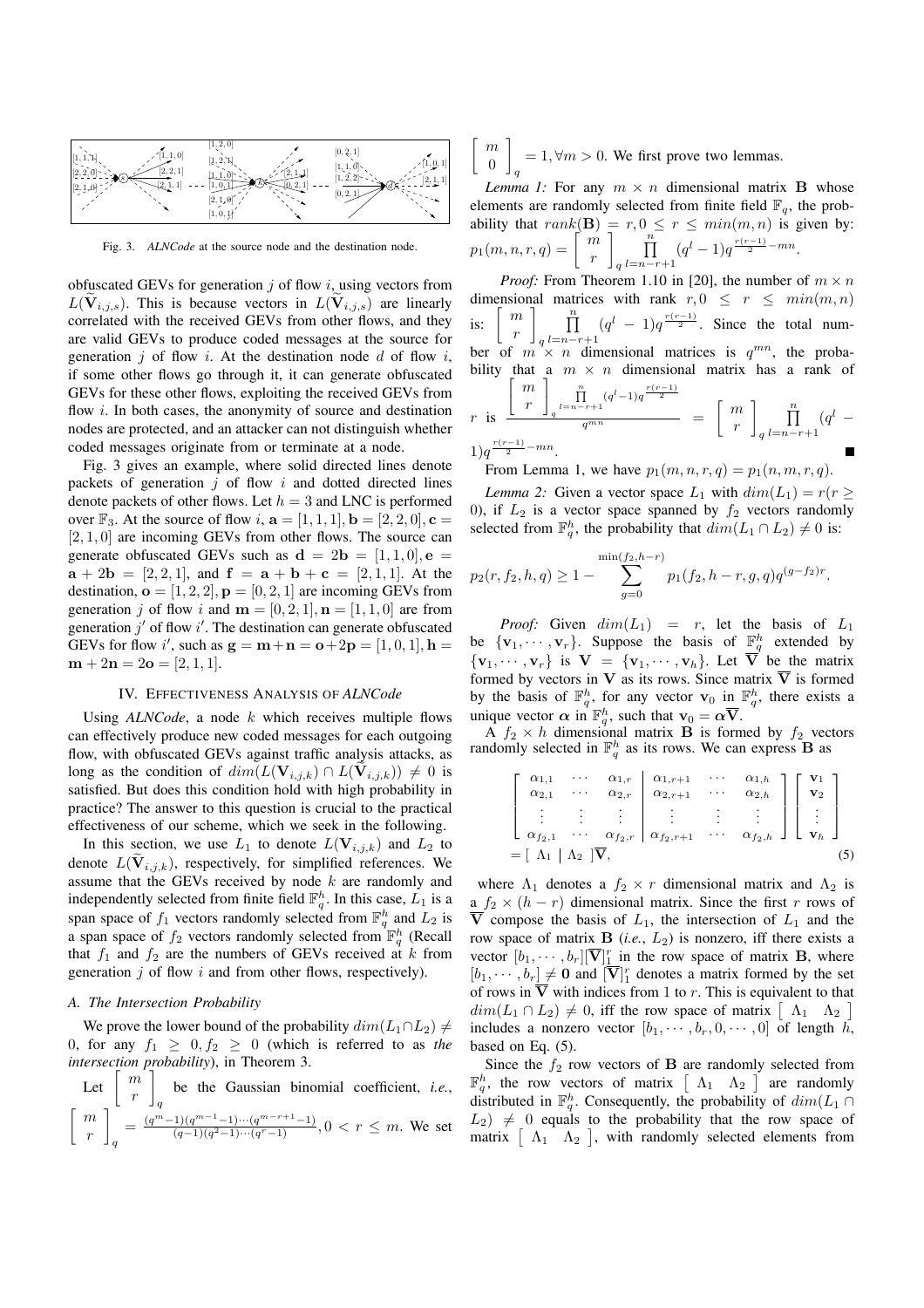$\mathbb{F}_q^h$ , includes a nonzero vector  $(b_1, \dots, b_r, 0, \dots, 0)$  of length  $h$ . The latter further equals to the probability that the row space of the matrix  $\begin{bmatrix} \Lambda_2 & \Lambda_1 \end{bmatrix}$  includes a nonzero vector  $[0, \cdots, 0, b_1, \cdots, b_r]$  of length h.

By Gaussian elimination, we can derive the row-echelon form of matrix  $\begin{bmatrix} \Lambda_2 & \Lambda_1 \end{bmatrix}$ ,  $rref(\begin{bmatrix} \Lambda_2 & \Lambda_1 \end{bmatrix})$ , which has rank( $\begin{bmatrix} \Lambda_2 & \Lambda_1 \end{bmatrix}$ ) non-zero rows. The column vectors in  $\begin{bmatrix} \Lambda_2 & \Lambda_1 \end{bmatrix}$ , those corresponding to columns in  $rref([ \Lambda_2 \Lambda_1])$  containing pivots, form the basis of the column space of  $\left[ \begin{array}{cc} \Lambda_2 & \Lambda_1 \end{array} \right]$ . If the column space of  $\Lambda_1$ (*i.e.*,  $L(\Lambda_1^T)$ ) is not a subspace of that of  $\Lambda_2$  (*i.e.*,  $L(\Lambda_2^T)$ ), (*i.e.*,  $E(\Lambda_1)$ ) is not a subspace of that of  $\Lambda_2$  (*i.e.*,  $E(\Lambda_2)$ ),<br>then the basis of the column space of  $\left[ \begin{array}{cc} \Lambda_2 & \Lambda_1 \end{array} \right]$  must contain at least one column vector from  $\Lambda_1$ . Therefore, there exists an index l where  $h - r \leq l \leq h$ , such that the  $l_{th}$ column vector in  $rref([ \Lambda_2 \Lambda_1])$  contains a pivot and the corresponding row vector in  $rref(\begin{bmatrix} 1 & \Lambda_2 & \Lambda_1 \end{bmatrix})$  with that pivot takes the form of  $[b'_1, \dots, b'_{l-1}, b'_l, \dots, b'_h]$  with  $b'_n = 0$  for  $0 \leq n \leq l-1$  and  $b'_l \neq 0$ . Since Gaussian elimination equals to a series of elementary row operations, we derive that the row space of  $\begin{bmatrix} \Lambda_2 & \Lambda_1 \end{bmatrix}$  contains the nonzero vector  $[b'_1, \cdots, b'_{l-1}, b'_l, \cdots, b'_h]$  with  $b'_n = 0$  for  $0 \le n \le l-1$  and  $b'_l \neq 0$ . Therefore, if  $L(\Lambda_1^T) \nsubseteq L(\Lambda_2^T)$ , then the row space of matrix  $\left[ \begin{array}{cc} \Lambda_2 & \Lambda_1 \end{array} \right]$  includes a nonzero vector of length h in the form of  $[0, \dots, 0, b_1, \dots, b_r]$ . We thus know that the probability of  $dim(L_1 \cap L_2) \neq 0$  is lower bounded by the probability of  $L(\Lambda_1^T) \nsubseteq L(\Lambda_2^T)$ , *i.e.*,

$$
p_2(r, f_2, h, q) \geq P(L(\Lambda_1^T) \nsubseteq L(\Lambda_2^T))
$$
  
= 1 - P(L(\Lambda\_1^T) \subseteq L(\Lambda\_2^T)). (6)

Since the column vectors of  $\Lambda_1$  and  $\Lambda_2$  are randomly and independently selected from  $\mathbb{F}_q^{f_2}$ , we derive  $P(L(\Lambda_1^T) \subseteq L(\Lambda_2^T))$ :

$$
\sum_{g=0}^{\min(f_2, h-r)} P(rank(\Lambda_2^T) = g) P(L(\Lambda_1^T) \subseteq L(\Lambda_2^T) | rank(\Lambda_2^T) = g). \tag{7}
$$

If  $rank(\Lambda_2^T) = g$ , then the number of vectors in  $L(\Lambda_2^T)$  is  $q^g$ . Therefore, when a vector is randomly selected from  $\mathbb{F}_q^{f_2}$ , the probability that it is in  $L(\Lambda_2^T)$  is  $q^{g-f_2}$ . Given a vector space  $L(\Lambda_2^T)$ , we have  $L(\Lambda_1^T) \subseteq L(\Lambda_2^T)$  iff every row vectors in  $\Lambda_1^T$  is in  $L(\Lambda_2^T)$ . Since the number of row vectors in  $\Lambda_1^T$  is r, the probability that every row vectors in  $\Lambda_1^T$  is in  $L(\Lambda_2^T)$  is q (g−f2)r , *i.e.*,

$$
P(L(\Lambda_1^T) \subseteq L(\Lambda_2^T)|rank(\Lambda_2^T) = g) = q^{(g-f_2)r}.
$$

From Lemma 1,  $P(rank(\Lambda_2^T) = g) = p_1(h - r, f_2, g, q) =$  $p_1(f_2, h-r, g, q)$ . Therefore, Eq. (7) equals to

$$
\sum_{g=0}^{\min(f_2, h-r)} p_1(f_2, h-r, g, q) \left(\frac{q^g}{q^{f_2}}\right)^r.
$$
  

$$
p_2(r, f_2, h, q) \ge 1 - \sum_{g=0}^{\min(f_2, h-r)} p_1(f_2, h-r, g, q) q^{(g-f_2)r}.
$$

Now we prove the lower bound of the probability that  $dim(L_1 \cap L_2 \neq 0)$  when  $L_1$  is a span space of  $f_1$  vectors randomly selected from  $\mathbb{F}_q^h$  and  $L_2$  is a span space of  $f_2$  vectors randomly selected from  $\mathbb{F}_q^h$ .

Thus,

*Theorem 3:* Let  $L_1$  and  $L_2$  be span spaces of  $f_1$  and  $f_2$  vectors randomly selected from  $\mathbb{F}_q^h$ , respectively, for any  $h, f_1, f_2 \geq 0$ . The probability  $dim(L_1 \cap L_2) \neq 0$  satisfies:

$$
P(\dim(L_1 \cap L_2) \neq 0)
$$
  
\n
$$
\geq \sum_{r=0}^{\min(f_1, h)} \left( \begin{bmatrix} f_1 \\ r \end{bmatrix}_{q} \prod_{l=h-r+1}^h (q^l - 1) q^{\frac{r(r-1)}{2} - f_1 h} \right) \times
$$
  
\n
$$
\left(1 - \sum_{g=0}^{\min(f_2, h-r)} \left( \begin{bmatrix} f_2 \\ g \end{bmatrix}_{q} \prod_{l=h-r-g+1}^{h-r} (q^l - 1) q^{\frac{g(g-1)}{2} - f_2 h + gr} \right) \right).
$$

*Proof:* From Lemma 1, the probability that  $dim(L_1)$  = r is  $p_1(f_1, h, r, q)$ . From Lemma 2, when  $dim(L_1) = r$ , the probability that  $dim(L_1 \cap L_2) \neq 0$  is  $p_2(r, f_2, h, q)$ . Therefore,

$$
P(dim(L_1 \cap L_2) \neq 0) = \sum_{r=0}^{\min(f_1, h)} p_1(f_1, h, r, q) p_2(r, f_2, h, q)
$$
  
 
$$
\geq p_3(f_1, f_2, h, q),
$$

where the lower bound  $p_3(f_1, f_2, h, q)$  is defined to be the term in the right-hand side of the inequality in the theorem.

## *B. The Influential Parameters*

To provide a better idea of the intersection probability  $P(dim(L_1 \cap L_2) \neq 0)$  with its deciding parameters, we show the lower bound derived in Theorem 3 at different values of  $f_1, f_2, h$ , and q in Fig. 4. Fig. 4 (a) and (b) show that the probability increases with the increase of  $f_1$  and  $f_2$ , respectively. <sup>1</sup> The reason is straightforward: when h and q are fixed, the more GEVs a node receives in the current flow and in other flows, the larger probability the two vector spaces  $L_1$  and  $L_2$  have nonzero intersection.

Fig. 4(c) shows that the probability decreases with the increase of  $h$ , while Fig. 4(d) demonstrates different trends with the increase of q in different cases. In particular, for  $\forall f_1, f_2 >$ 0, we show below with analysis that: when  $f_1 + f_2 \leq h$ , this lower bound probability decreases with the increase of  $q$  and h; when  $f_1 + f_2 > h$ , it increases with the increase of q and decreases with the increase of h.

If  $f_1 + f_2 \leq h$ , from Lemma 1, the probability that the  $(f_1+f_2)\times h$  dimensional matrix formed by the received GEVs as its rows has full rank, is higher with larger  $q$  and  $h$ . When the  $(f_1 + f_2) \times h$  dimensional matrix has full rank, the  $f_1$  +  $f_2$  GEVs are linearly independent (since  $f_1 + f_2 \leq h$ ), *i.e.*,  $dim(L_1 \cap L_2) = 0$ . Thus, the intersection probability decreases with the increase of  $q$  and  $h$ .

If  $f_1+f_2 > h$ , we use  $V_1$  to denote  $V_{i,j,k}$  and  $V_2$  to denote  $V_{i,j,k}$ . Let  $V_3 =$  $\lceil \ \overline{\mathbf{V}}_1 \rceil$  $\mathbf{V}_2$ 1 . The analysis is shown below [21]:  $dim(L_1 \cap L_2) = dim(L(V_1) \cap L(V_2))$  $= dim(L(V_1)) + dim(L(V_2)) - dim(L(V_1 \cup V_2))$  $= rank(\overline{\mathbf{V}}_1) + rank(\overline{\mathbf{V}}_2) - rank(\overline{\mathbf{V}}_3).$ 

<sup>1</sup>Though not shown in the plots, we note that: in the case of Fig.  $4(a)$ , the probability approaches 1 when  $f_1 > 10$ ; in the case of Fig. 4(b), the probability goes to zero when  $f_2 < 5$  and approaches 1 when  $f_2 > 15$ .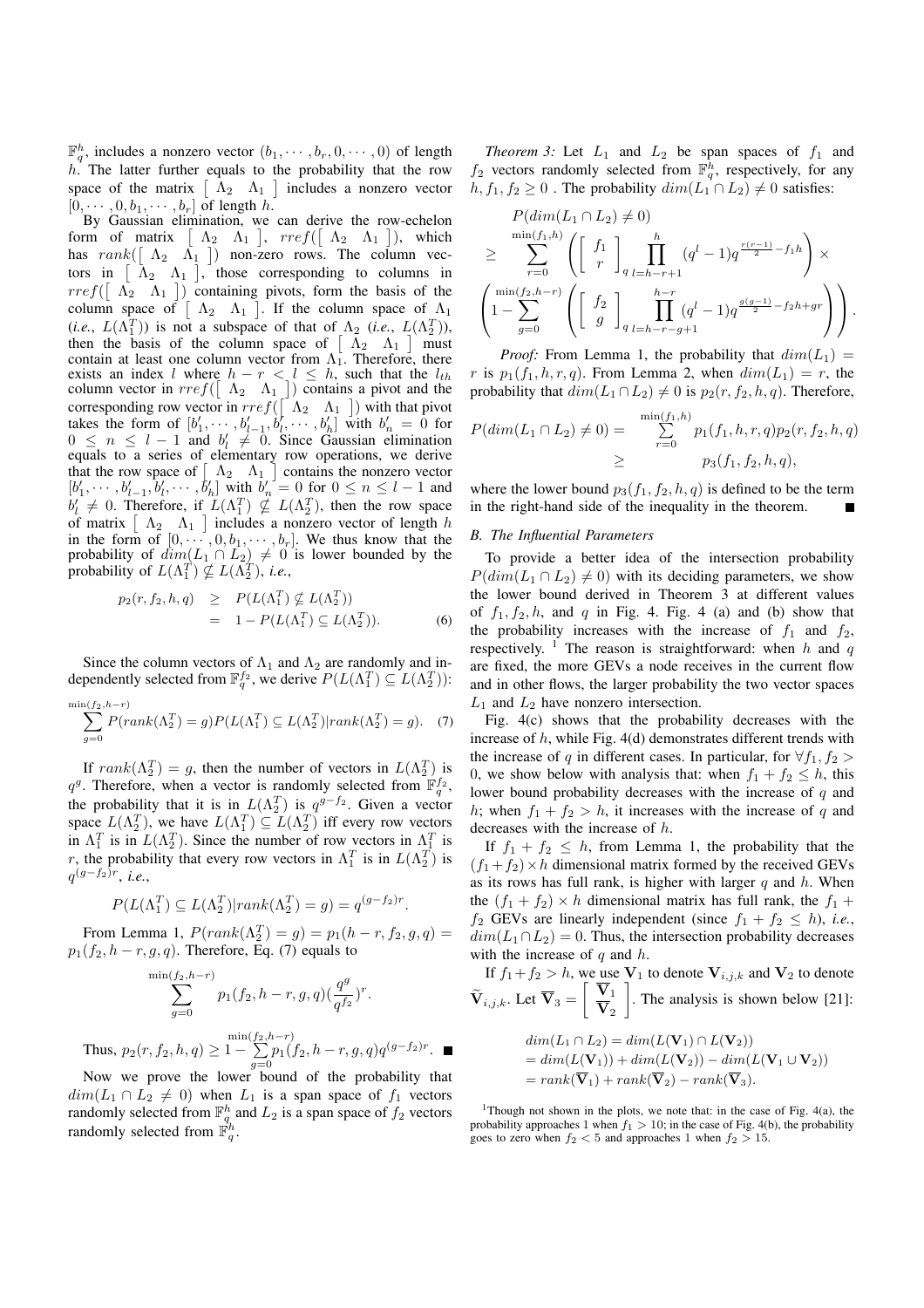

Fig. 4. Lower bound of intersection probability  $P(dim(L_1 \cap L_2)) \neq 0$ , when (a)  $f_2 = 12$ ,  $q = 2$ ,  $h = 15$ ; (b)  $f_1 = 3$ ,  $q = 2$ ,  $h = 15$ ; (c)  $f_1 = 3$ ,  $f_2 = 15$  $12, q = 2$ ; (d)  $h = 15$ .

If the  $f_1$  GEVs received from generation  $j$  of flow  $i$  are linearly independent, and the  $f_2$  GEVs received from other flows are linearly independent, then  $rank(\overline{\mathbf{V}}_1) = min(f_1, h)$ ,  $rank(\mathbf{V}_2) = min(f_2, h)$ , and  $rank(\mathbf{V}_3) \leq h$ . Then

$$
dim(L_1 \cap L_2) = rank(\overline{\mathbf{V}}_1) + rank(\overline{\mathbf{V}}_2) - rank(\overline{\mathbf{V}}_3)
$$
  
\n
$$
\geq min(f_1, h) + min(f_2, h) - h
$$
  
\n
$$
> 0. (since f_1 + f_2 > h and f_1, f_2 > 0)
$$
 (8)

Therefore, if the probabilities that  $V_1$  and  $V_2$  have full ranks increase, the probability that  $dim(L(V_1) \cap L(V_2)) > 0$ increases. From Lemma 1, the former probabilities increase with the increase of  $q$  and the decrease of  $h$ .

The above results can guide the practical selection of field size  $(q)$ , the number of messages per generation  $(h)$ , and the number of messages to buffer before recoding  $(f_1)$  in  $ALNCode$ , given the routes of flows decided by the routing protocol (which determines  $f_2$ ). In general, an intermediate node may buffer sufficient number of messages with linearly independent GEVs in generation  $j$  of flow  $i$  to produce different new coded messages. When dividing a flow into generations, a reasonably small h should be chosen to guarantee a good intersection probability, as well as low decoding complexity. The finite field size  $q$  can then be set accordingly: if many linearly independent GEVs can be received at each node such that  $f_1 + f_2 > h$ , a relatively large  $q$  can be used, but not too large considering the communication overhead and decoding complexity; if few GEVs can be received, we can simply select  $q = 2$  for the best intersection probability.

# V. DISCUSSIONS ON ANONYMITY AGAINST ATTACKS

We now discuss how the proposed *ALNCode* can practically provide anonymity against traffic analysis attacks.

A traffic analysis attacker may try to identify the source, destination, and the path of a flow by analyzing the correlation among coded packets it observes. In a coded packet, the routing, flow, and generation information are protected by the secure routing protocol, and the attacker can only try to identify the correlation among GEVs along the links.

We show the computational complexity for GEV correlation analysis at each node the attacker eavesdrops on is very high in *ALNCode*. Let the input GEVs at a node be  $\{v_1, \dots, v_F\}$ and an output GEV is v. To find the correlation between v and all the input GEVs, the attacker needs to solve a system of linear equations  $\sum_{l=1}^{F} x_l \mathbf{v}_l = \mathbf{v}$ , with F variables,  $x_1, \ldots, x_F$ , and h equations. If  $\dim(L(\bigcup_{l=1}^{F} \mathbf{v}_{l})) = R$ ,  $F - R$  variables are designated as free, *i.e.*, they can take any value from  $\mathbb{F}_q$ , while the remaining variables are dependent on these free variables. The dimension of the solution set is  $F - R$ . To solve those equations, the attacker may first use Gaussian elimination to find the  $F - R$  free variables and the linear dependence among the  $R$  remaining variables and the free variables. The computational complexity is  $O(Fh \min(F, h))$ . After values of the  $F - R$  free variables are given, the R remaining variables can be calculated within  $O(R(F - R))$  time. Since the number of different value combinations of the  $F - R$  free variables is  $q^{F-R}$ , the computational complexity to find the solution set is  $O(q^{F-R}(Fh))$ . Therefore, the overall computational complexity to analyze the linear correlation between one output GEV and all input GEVs is  $O(Fh \min(F, h)) + q^{F-R}R(F - R)$ . Note that  $R \leq h$ . If the total number of GEVs received by each node from different flows,  $F$ , is sufficiently large, the computational complexity grows to infinite.

Even if the attacker obtains the correlation among upstream and down stream GEVs at a node, the computational complexity to trace the flow back (or forth) to the source (or destination) grows exponentially, given that each output GEV in *ALNCode* is correlated with multiple sets of input GEVs with high probability. In a network with a large number of nodes and flows, it is almost computationally impossible for an attacker to correctly identify the source, destination, and paths of a flow. Therefore, *ALNCode* is efficient to defend against traffic analysis attacks and protect the anonymity of the source, the destination, and the paths of each flow.

In addition, confidentiality of the message content can also be protected in *ALNCode* from any outside attacker, since the flow and generation information in each coded packet is hidden by the secure, anonymous routing protocol. Even if an outside attacker can acquire all the packets transmitted in the network, it does not know which flow and generation coded packets belong to, and thus cannot group packets belonging to the same generation of a flow to decode the original messages.

#### VI. RELATED WORK

Network coding has been widely explored in recent years, to achieve the maximum throughput of a network [3]–[5], as well as to provide information security in a content distribution network against active modification attacks and passive wiretapping attacks [6]–[11], [18]. With respect to defense against wiretapping attacks, the main focus has been on exploring the capability of network coding to provide *confidentiality* of the